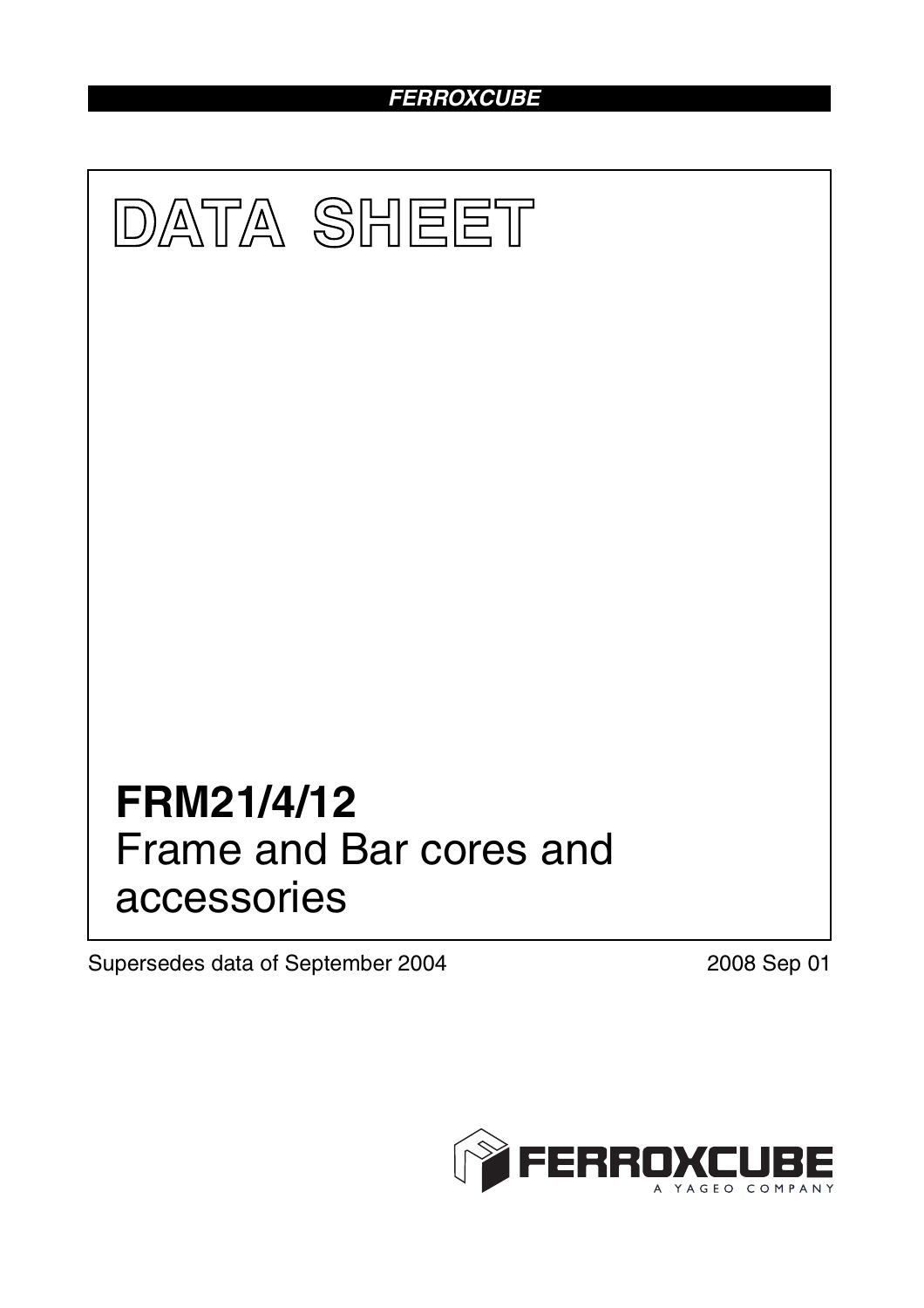#### **CORE SETS**

## **Effective core parameters**

| <b>SYMBOL</b>           | <b>PARAMETER</b> | <b>VALUE</b>  | <b>UNIT</b>     |
|-------------------------|------------------|---------------|-----------------|
| $\Sigma(I/A)$           | core factor (C1) | 5.06          | $mm-1$          |
| $V_{\rm e}$             | effective volume | 312           | mm <sup>3</sup> |
| $\mathsf{I}_\mathsf{e}$ | effective length | 40            | mm              |
| $A_{\rm e}$             | effective area   | 7.9           | mm <sup>2</sup> |
| $A_{min}$               | minimum area     | 5.7           | mm <sup>2</sup> |
| m                       | mass of frame    | $\approx 1.5$ | g               |
| m                       | mass of bar      | $\approx 1.0$ | g               |



### **Ordering information for bar cores**

| <b>GRADE</b> | <b>TYPE NUMBER</b> |  |
|--------------|--------------------|--|
| 3C90         | BAR22/2/6-3C90     |  |
| 3C91         | BAR22/2/6-3C91     |  |

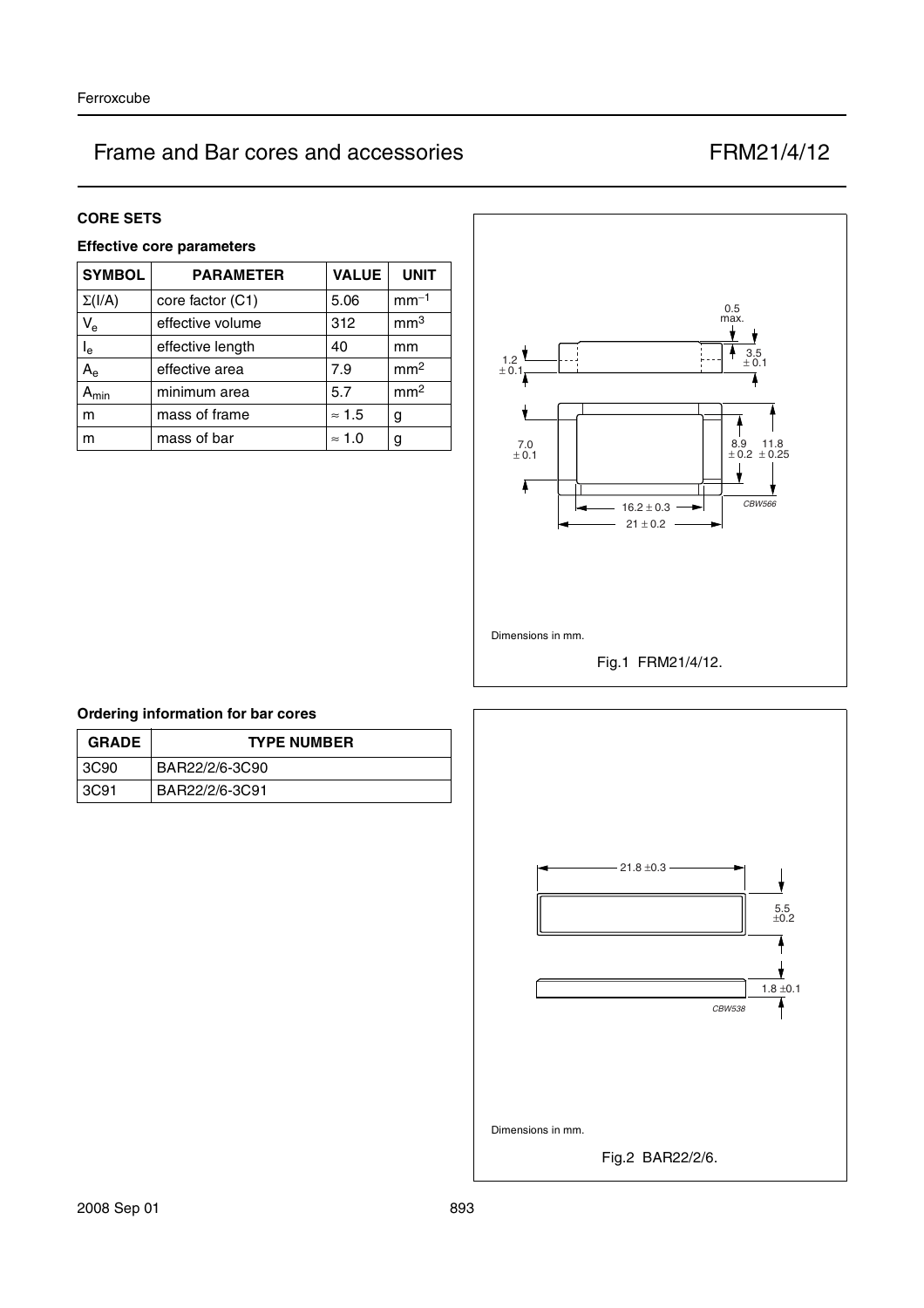## **Frame cores for use in combination with matching bar cores**

AL measured in combination with bar core.

| <b>GRADE</b> | $A_L$<br>(nH) | μe             | <b>AIR GAP</b><br>$(\mu m)$ | <b>TYPE NUMBER</b> |
|--------------|---------------|----------------|-----------------------------|--------------------|
| 3C90         | 400 $\pm$ 25% | $\approx$ 1610 | $\approx 0$                 | FRM21/4/12-3C90    |
| 3C91         | 470 ±25%      | $\approx$ 1890 | $\approx 0$                 | FRM21/4/12-3C91    |

## **Properties of Frame and Bar combinations under power conditions**

|              | $B(mT)$ at                                    | CORE LOSS (W) at                             |                                                 |                                               |                                                 |  |
|--------------|-----------------------------------------------|----------------------------------------------|-------------------------------------------------|-----------------------------------------------|-------------------------------------------------|--|
| <b>GRADE</b> | $H = 250$ A/m;<br>f = 10 kHz;<br>$T = 100 °C$ | f = 25 kHz;<br>$B = 200$ mT;<br>$T = 100 °C$ | $f = 100$ kHz;<br>$B = 100$ mT;<br>$T = 100 °C$ | f = 100 kHz;<br>$B = 100 mT$ ;<br>$T = 60 °C$ | $f = 100$ kHz;<br>$B = 200 mT$ ;<br>$T = 60 °C$ |  |
| 3C90         | $\geq$ 320                                    | $\leq 0.034$                                 | $\leq 0.037$                                    | —                                             |                                                 |  |
| 3C91         | $\geq$ 320                                    |                                              |                                                 | $\leq 0.020$                                  | $\leq 0.14$                                     |  |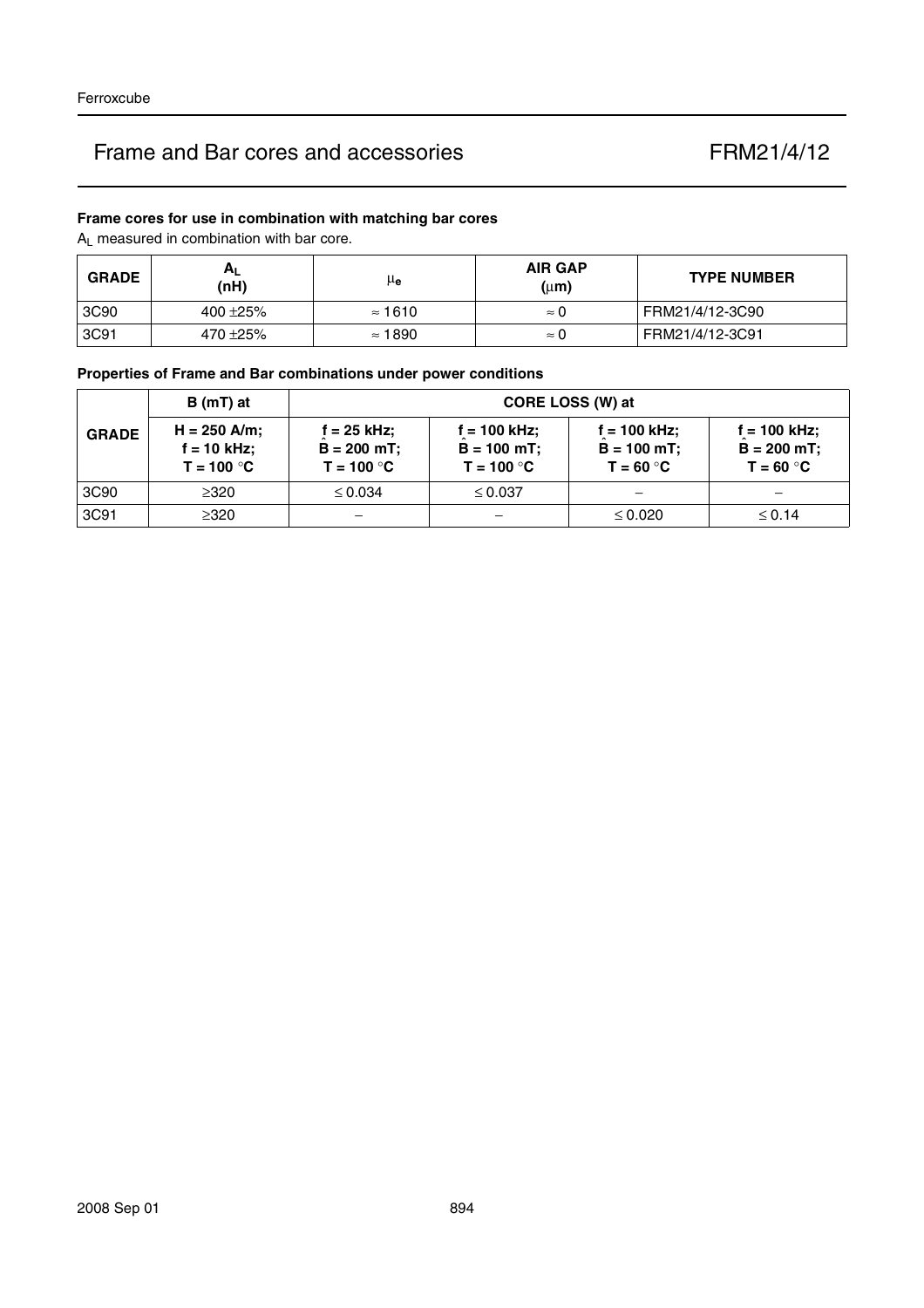## **COIL FORMERS**

## **General data**

| <b>PARAMETER</b>              | <b>SPECIFICATION</b>                                                                                                       |  |  |
|-------------------------------|----------------------------------------------------------------------------------------------------------------------------|--|--|
| Coil former material          | liquid crystal polymer (LCP), glass-reinforced, flame retardant in accordance with<br>"UL 94V-0"; UL file number E54705(M) |  |  |
| Pin material                  | copper-tin alloy (CuSn), tin (Sn) plated                                                                                   |  |  |
| Maximum operating temperature | 155 °C. "IEC 60085", class F                                                                                               |  |  |
| Resistance to soldering heat  | "IEC 60068-2-20", Part 2, Test Tb, method 1B, 350 °C, 3.5 s                                                                |  |  |
| Solderability                 | "IEC 60068-2-20", Part 2, Test Ta, method 1: 235 °C, 2 s                                                                   |  |  |



## **Winding data and area product**

| <b>NUMBER</b><br>ΟF<br><b>SECTIONS</b> | <b>NUMBER</b><br><b>OF</b><br><b>SOLDER</b><br><b>PADS</b> | <b>WINDING</b><br><b>AREA</b><br>(mm <sup>2</sup> ) | <b>WINDING</b><br><b>WIDTH</b><br>(mm) | <b>AVERAGE</b><br><b>LENGTH OF</b><br>TURN<br>(mm) | <b>AREA</b><br><b>PRODUCT</b><br>Ae x Aw<br>$\text{(mm}^4)$ | <b>TYPE NUMBER</b>                    |
|----------------------------------------|------------------------------------------------------------|-----------------------------------------------------|----------------------------------------|----------------------------------------------------|-------------------------------------------------------------|---------------------------------------|
|                                        |                                                            | $2.3 + 6 \times 1.35$   2.6 + 6 $\times$ 1.5        |                                        | 21                                                 |                                                             | 18.2 + 6 x 10.7   CPHS-FRM21/12-7S-8P |